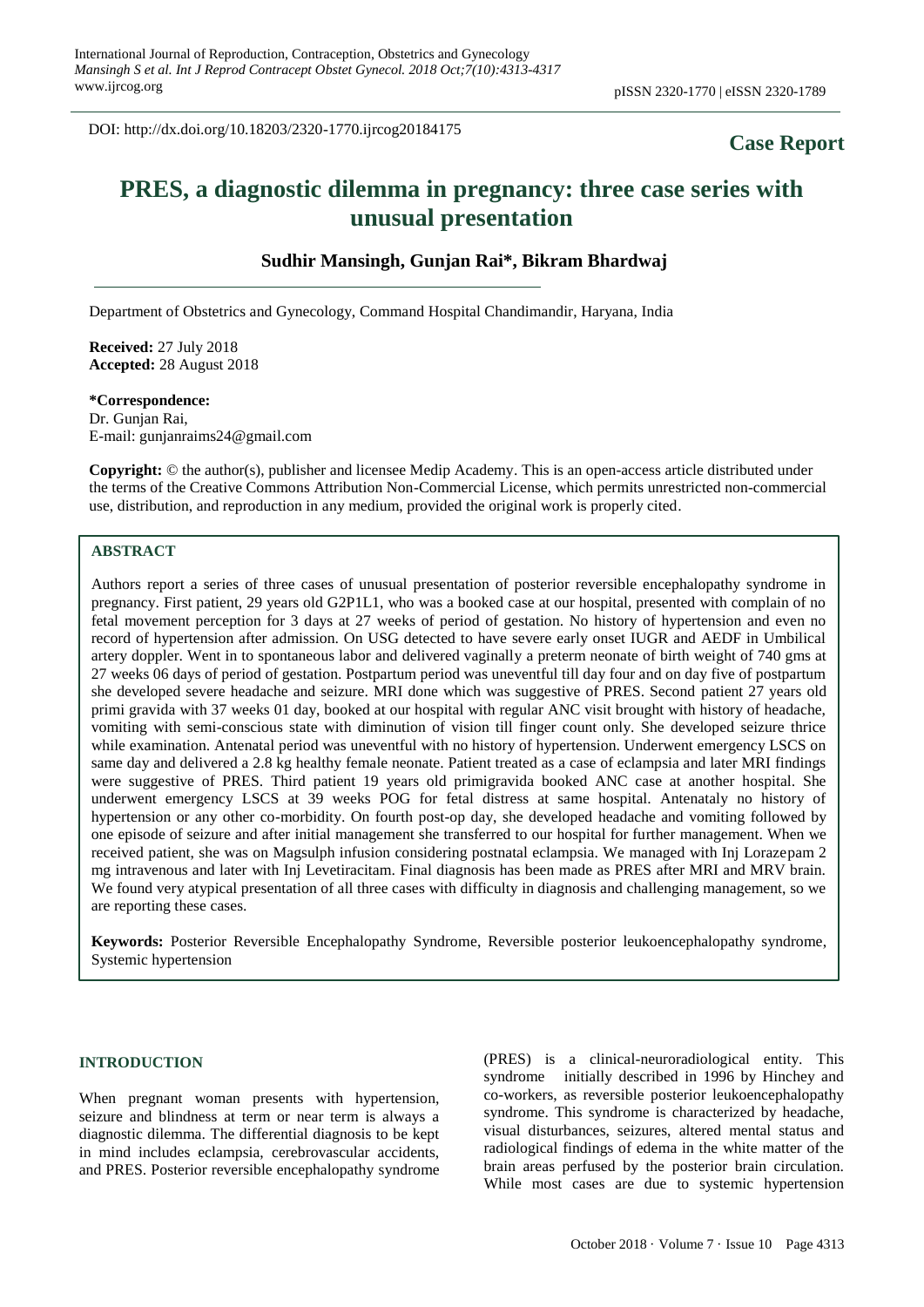(HTN), other conditions also contribute as etiology or risk factors in the absence of HTN, are immunosuppressant drugs use, nephrotic state, sepsis, and systemic lupus erythematosus (SLE). 1

### **CASE REPORTS**

### *Case presentation 1*

A 29-year-old women G2P1, a booked case with unremarkable previous medical history reported in OPD with history of no perception of fetal movements for last three days at 27

weeks of period of gestation. USG level II was normal done at 18 weeks. Urgently USG obstetrics with doppler of umbilical artery and biophysical profile was done. Biophysical profile was 3 and umbilical artery was showing AEDF. Inj Dexamethasone started and was planned to follow with ductus venosus doppler, but she underwent preterm labour next day and was advised for LSCS as fetus was premature and there was uteroplacental insufficiency but both parents were unwilling for LSCS. She was monitored continuously on CTG during whole labour course, she delivered a live female baby with birth weight of 740 gms, cried well and had a good apgar score, shifted to NICU.



**Figure 1: Diffusion weighted and FLAIR axial images at the level of inferior cerebellar peduncle show white matter FLAIR hyperintensities without any restricted diffusion, in bilateral cerebellar lobes (left>right).**

Post-delivery period was uneventful of mother when she developed hypertension and started on tab amlodipine 10 mg OD and became normotensive after 3 to 4 days.7th post-partum day she had severe headache followed by seizure. Physical examination revealed that she was not oriented to time place and person, temp 98.60F, blood pressure 150/100mm Hg, other examination of CVS, respiratory system and abdominal system was within normal limits. Inj lorazepam was given and planned for NCCT Brain. Ill-defined hypo densities (Avg HU-20) are seen in bilateral high parietal region, bilateral cerebellar lobes with sparing of the vermis with minimal mass effect seen in front of cerebellar foliae. Findins were

suggestive of Posterior reversible encephalopathy syndrome.



# **Figure 2: Patchy hyperintensities involving subcortical and deep white matters of bilateral frontal and parietal lobes with cortical sparing.**

MRI Brain and MR Venography done after 3 days. Bilateral patchy focal areas of altered signal intensity areas are seen in the sub cortical as well as deep white matter of bilateral parieto-occipetal, frontal and bilateral cerebellar hemisphere with cortical sparing. These areas appear hyperintense on FLAIR images. No restriction of diffusion is seen on DW1.Increased signal is seen in affected areas on ADC map suggestive of vasogenic edema. There is no significant mass effect. MRV reveals no abnormality. Others were within normal limits. In the given clinical setting findings were suggestive of Posterior reversible encephalopathy syndrome.



**Figure 3: Spectral traces through uterine artery shows resistance to diastolic flow in the form of a diastolic notch, through the umbilical artery shows absent end diastolic flow.**

#### *Case presentation 2*

23 years old primigravida with period of gestation of 37 weeks 01 day, brought in casualty with history of sudden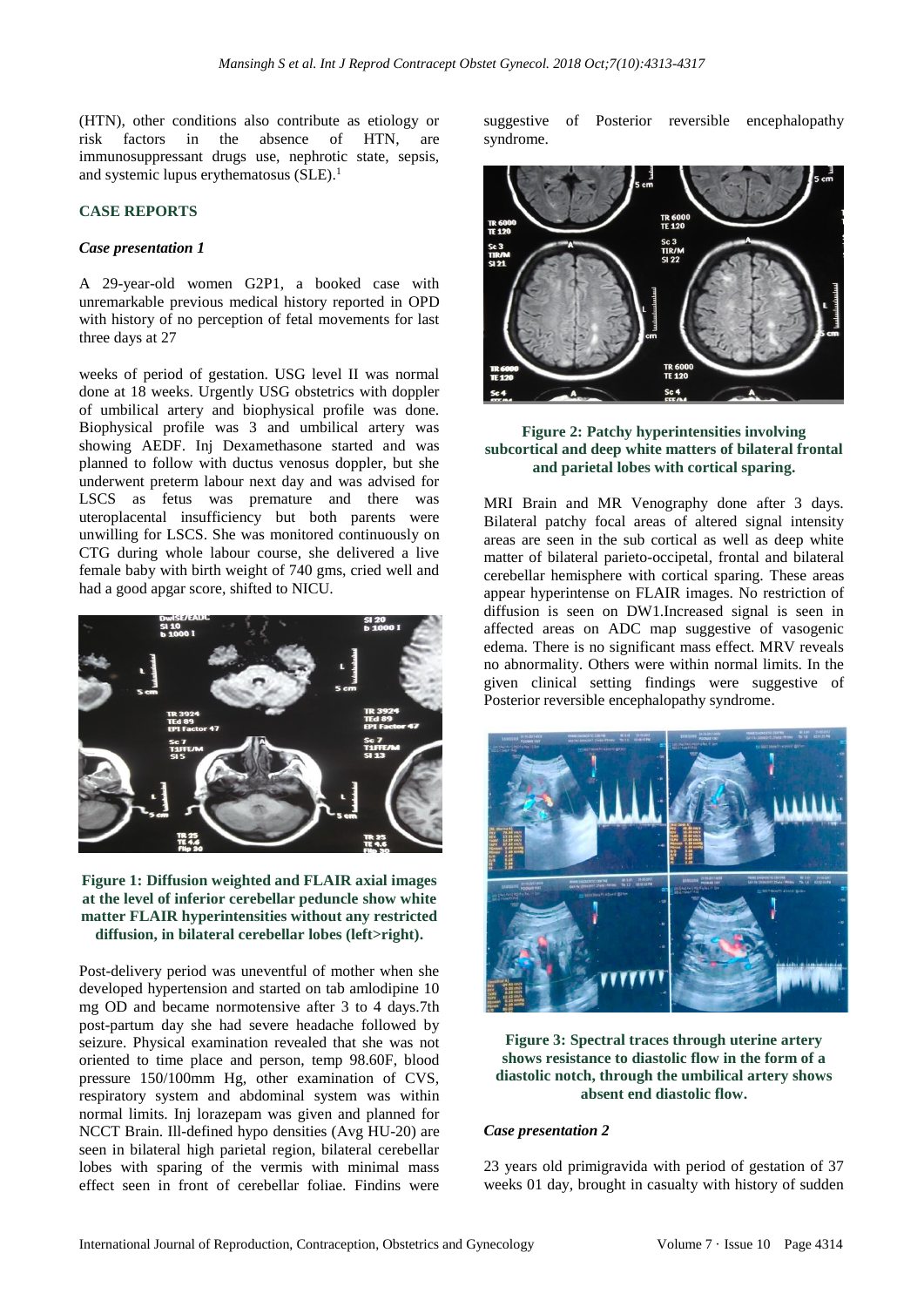onset of occipital headache for 6 hours followed by vomiting three times, non-projectile, non-bilious with semi-conscious state with diminution of vision till finger count only.



**Figure 4: Diffusion weighted axial images show restricted diffusion in Left temporal lobe.**

Antenatal period was uneventful with no history of hypertension, diabetes mellitus, or IUGR. On examination pulse 85 per minute regular, BP 152/90 mm Hg, no pallor, no icterus, pupil normal size, normal reactive. While examination she developed seizure three times with a interval of 20 to 30 minutes and her blood pressure remained between 140/90 to 150/90 mm Hg. Inj Lorazepam 2 mg IV given after first episode of seizure and repeated subsequently during other two episodes of seizure. Urine dipstick test was negative for protein, even then anticipating eclampsia she was started with Magsulph 4 gm slow IV followed by 1 gm per hour by controlled infusion.

There was no history of hypertension and urine protein was negative so keeping intracerebral bleed/thrombosis as a differential diagnosis a MRI brain was planned. During this management BPP was 10/10 and obstetric USG was performed with no IUGR and umbilical S/D ratio was WNL.MRI brain was suggestive of multifocal infarct in parieto-occipetal and rt temporal region. She was started with inj Levetiracetam 1 gm iv bd and was planned for LSCS as she had poor Bishop score and unstable lie. On same day emergency LSCS was done and she delivered a healthy female neonate with birth weight of 2.8 kg and patient was shifted in ICU.

Postop period was uneventful and was continued with levetiractam, her vision improved to normal by second post op day. A repeat MRI was performed on 6th post op day which revealed ill-defined areas of altered signal intensity in lt parieto-occipetal region, rt parietal region and post aspect of right external capsule, appearing hyperintense on FLAIR and T2W1 and hypotense on T1W1 causing mass effect in the form of effacement of adjacent sulcal spaces. Normal MR Venography. Findings were suggestive of PRES. Pt was discharged on 7th post op day on oral levetiracetam and was advised to tapper dose on OPD basis.



**Figure 5: FLAIR axial image shows subcortical white matter hyperintensities in Right occipital lobe.**

### *Case presentation 3*

19 years old primigravida a booked ANC in another hospital. Antenatal period was uneventful with no history of Hypertension, Diabetes Mellitus. She underwent emergency LSCS at 39 weeks of period of gestation with an indication of decreased fetal movement perception with non-reassuring fetal heart rate with poor biophysical profile.



**Figure 6: T2 weighted coronal images show T2 hyperintensities along subcortical and deep white matter of bilateral parietal and temporal lobes.**

Immediate postpartum period was uneventful. On fourth post-operative day patient developed headache which was in occipeto -frontal area and had vomiting four times which was nonprojectile in nature. Patient vitals were within normal limits. After four hours of headache she developed one episode of seizure and it was generalized tonic clonic type. Inj Lorazepam 2 mg intravenous given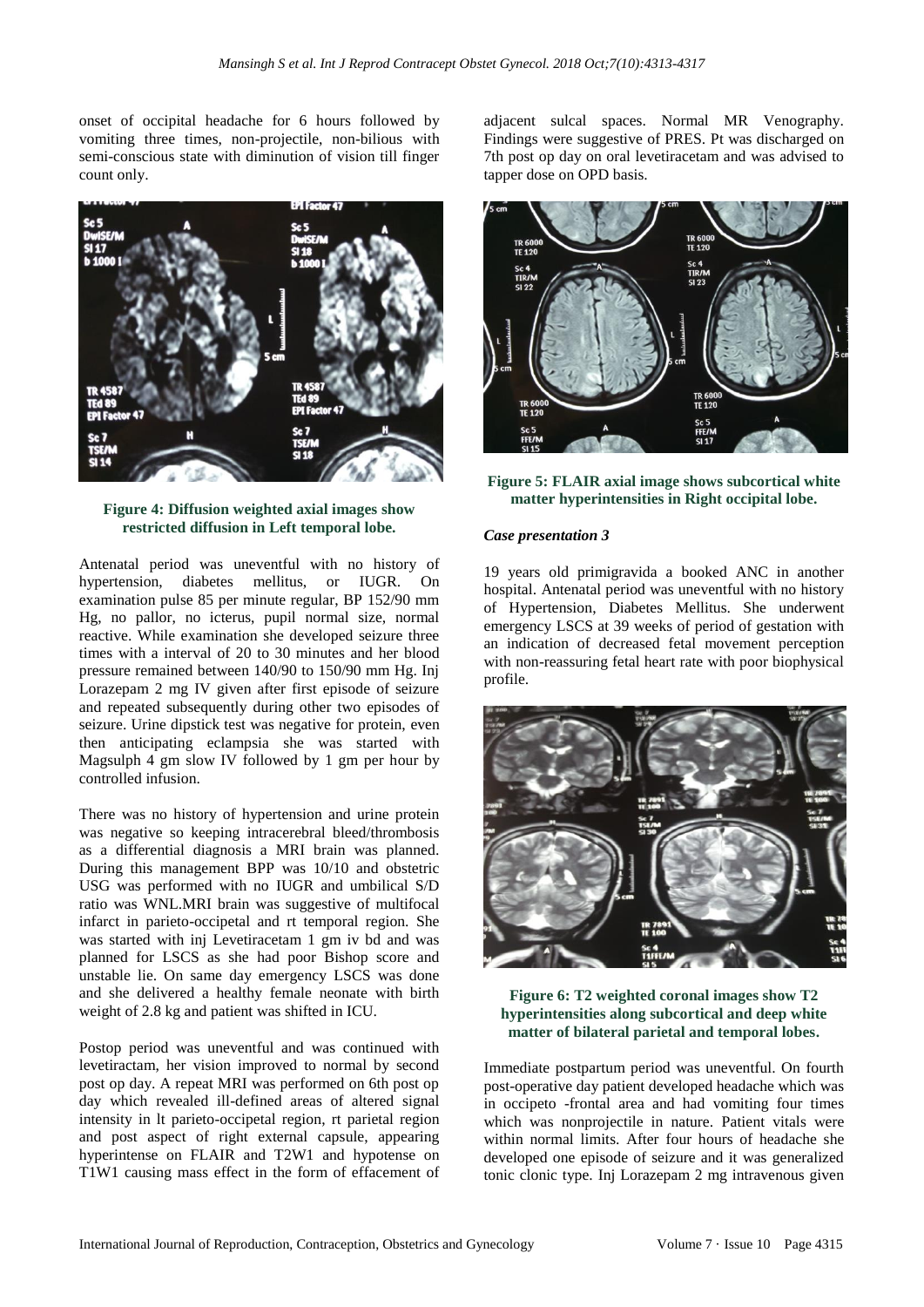and started with Magsulph infusion keeping postnatal eclampsia in mind, and a MRI brain has been recommended which was suggestive of Cerebral venous thrombosis and there was recommendation of MRV brain on MRI report. Patient has been transferred to us with same diagnosis. She has been started with Inj low molecular weight heparin 40 mg subcutaneously twice a day, Inj Levetiracetam 2mg intravenous bolus followed by 500 mg intravenous twice a day.

MRI brain and MR angiography, venography done which shows hyperintensities involving the grey and deep cortical white matter in bilateral frontal lobe, bilateral precentral gyri, bilateral high parietal bilateral occipital lobe and bilateral temporal lobe and final impression was given as posterior reversible encephalopathy syndrome. Later she was switched over to tab levetiracetam 500 mg oral once a day. Patient has been managed in obstetric ward with no further seizure episode. Patient discharged after 10 days and was called after six weeks in OPD for review.

# *Differential diagnosis*

During pregnancy or postoartum, sudden onset of headache with seizure possibility of eclampsia comes first in mind but both patients had no history of hypertension and proteinuria during pregnancy and during postpartum period there was no proteinuria associated with hypertension, so chances of eclampsia is least likely.

We assumed a diagnosis of ischemic stroke, cerebral hemorrhage or cerebral venous thrombosis in all cases, but finally with the help of MRI, led us to a diagnosis of PRES.

# *Treatment*

Patients has been shifted in ICU and treatment started in strict observation and with seizure precaution. Fundoscopy was normal in all patients.

Inj Levetiracetam 1 gm loading intravenous and followed by 500 mg bd iv and furthure, oral 500 mg Bd for six weeks. Patients has been discharged after, without any neurological sequelae.

# *Outcome and follow-up*

Patients became symptom free after Levetiracetam. There was no recurrence of seizure after starting of this medicine. Patients were discharged without any neurological sequelae. Patient became asymptomatic when started with levetiracetam, but first patient discharged after five weeks as baby was in NICU being IUGR with preterm, second patient was discharged on 7th post op day and third patient discharged after 10 days. Repeat MRI done for all after 12 weeks and these were within normal limits with no focal abnormality.

# **DISCUSSION**

Posterior reversible encephalopathy syndrome [PRES (also known as reversible posterior leukoencephalopathy syndrome)] presents with rapid onset of symptoms including headache, seizures, altered consciousness, and visual disturbance.<sup>2</sup> It is often, but by no means always, associated with acute hypertension. 2 If promptly recognized and treated, the clinical syndrome usually resolves within a week, and the changes seen in magnetic resonance imaging (MRI) resolve over days to weeks.<sup>3</sup>

Chronic kidney disease and acute kidney injury are both commonly present in patients with PRES, and PRES is strongly associated with conditions that co-exist in patients with renal disease, such as hypertension, vascular and autoimmune diseases, exposure to immunosuppressive drugs, and organ transplantation. It is therefore important to consider PRES in the differential diagnosis of patients with renal disease and rapidly progressive neurologic symptoms. Posterior reversible encephalopathy syndrome is an increasingly recognized disorder, with a wide clinical spectrum of both symptoms and triggers, and yet it remains poorly understood.

Normally there is a compensatory mechanism in CNS which avoid fluid leakage from intravascular space to interestitium when there is sudden increase in blood pressure. When there is sudden HTN, sympathetic tone increases resulting in vasoconstriction and facilitate this autoregulation mechanism.<sup>4</sup> This autoregulation becomes abnormal in patients of PRES resulting in breakdown of normal blood brain barrier and finally leading to vasogenic brain edema.<sup>5</sup> There is an apparent predisposition for edema to occur in the posterior CNS areas, particularly in the occipitoparietal areas.<sup>6</sup>

Vasogenic edema results from the combination of HTN and endothelial injury. Since cases of PRES without HTN have been reported, endothelial dysfunction may represent a common pathway in the pathogenesis of PRES, regardless of etiology. Therefore, endothelial damage due to other risk factors such as diabetes mellitus, dyslipidemia, and smoking may indirectly play a role in the pathogenesis of PRES.

Headache is the most common presenting symptom, but it may not be a presenting symptom in all.<sup>6</sup> Other presenting features are altered sensorium, lethargy, stupor somnolence and can be brought up in coma. Visual disturbances range from blurred vision to cortical blindness, and permanent visual field defects have been reported.<sup>7</sup> These patients can present with seizure or repeated episodes of seizure as first clinical history. Very rarely can present with motor function disorder such as hemiparesis, dystonia, dysarthria and dysmetria.<sup>8</sup> Sluggish pupillary reflexes or frank myosis can be part of the clinical picture. $9$  Brain stem involvement manifestations comprise dyspnea, anarthria, and dysphagia.<sup>10</sup> There is association of intracranial HTN and